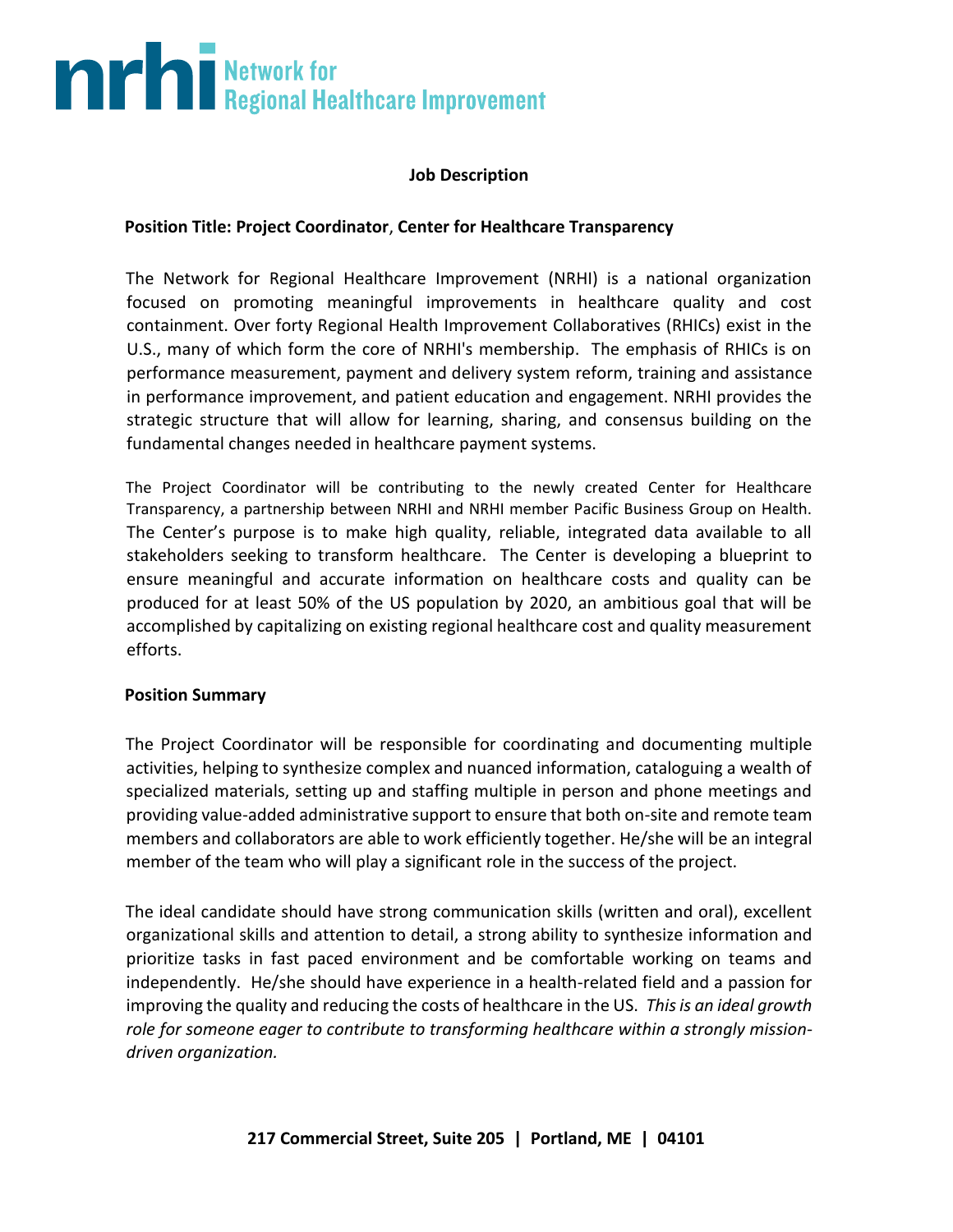## **THE Regional Healthcare Improvement**

### **Responsibilities**

- Coordinating and documenting multiple project activities
- Receiving and cataloguing a wealth of specialized materials in an online repository
- Contributing to the creation and management of an online resource library
- Setting up and staffing multiple in-person and phone meetings, including taking minutes and generating meeting summaries
- Performing online research and summarizing findings
- Preparing materials, both content and financial, for grant reporting
- Tracking interactions with key stakeholders, including government partners, funders and potential funders
- Supporting team on other activities, with a strong emphasis on ensuring efficient communication among CHT team members and external collaborators working in the office and remotely

### **Expected capabilities**

**Organizational Skills:** Superior organizational and time-management skills to coordinate and help implement a variety of concurrent projects with multiple internal and external stakeholders and to effectively manage a large volume of technical and business documents.

**Communication Skills:** Demonstrated ability to communicate effectively, both verbally and in writing, to a wide audience and to be an ambassador for our organization.

**Analytical Skills:** Ability to effectively categorize information and to track and document far-ranging conversations about both technical and strategic issues. Ability to efficiently research online and report findings.

**Computer Skills:** Excellent ability with Excel and Word, comfort with Powerpoint and a variety of online work tools for project management, surveys, webinars, etc.

In summary, the ideal candidate will combine a wide range of skills, including gathering and organizing information and planning meetings of all types. This person must be adaptable, self-directed and feel comfortable asking questions and working in a fast paced environment with a high level of professionalism. Confidentiality is a fundamental characteristic, as are exceptional written and verbal communication skills, and sharp attention to details. Demonstrated ability to handle problems effectively and efficiently is also essential.